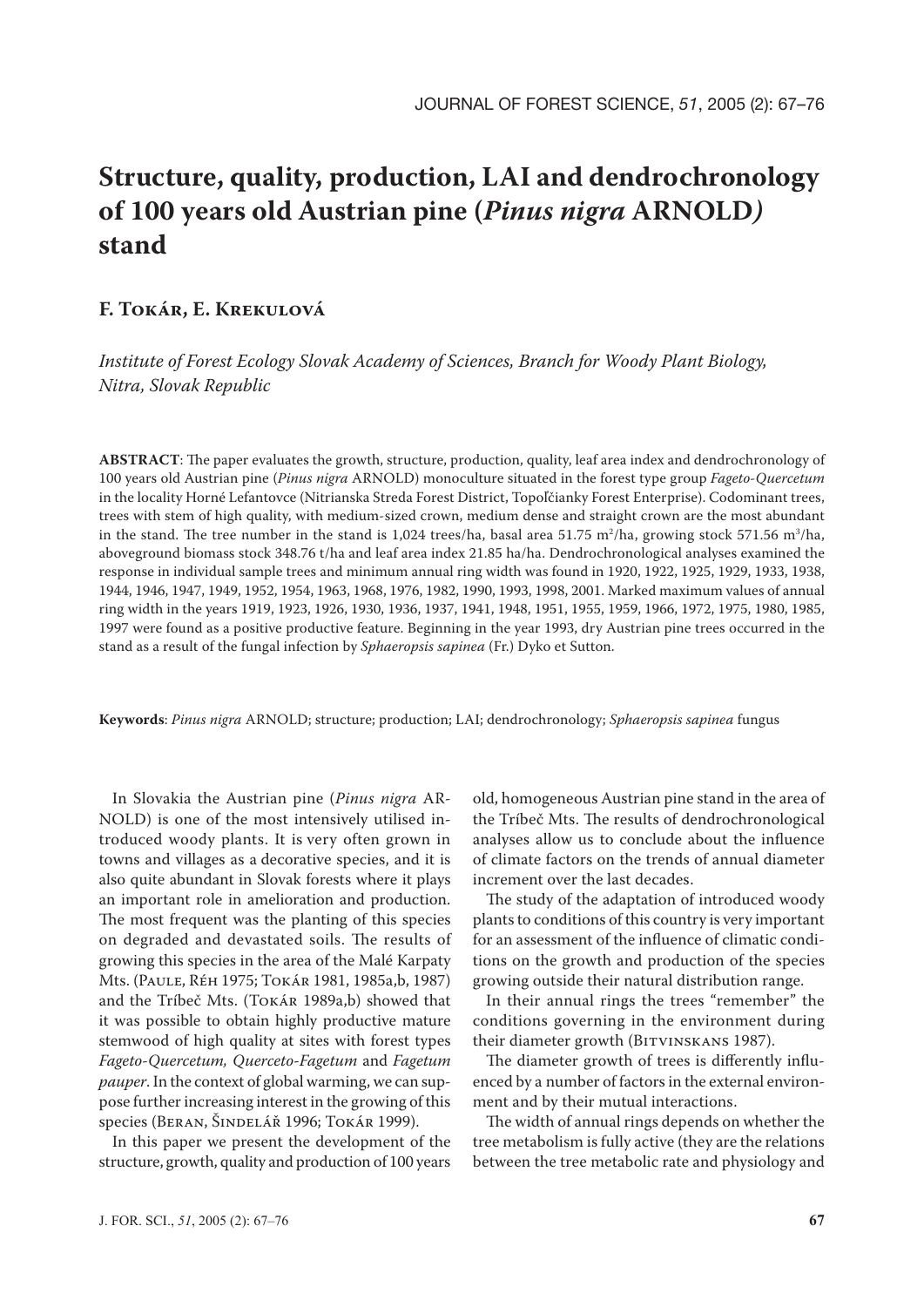site ecological conditions). According to SCHWEIN-GRUBER et al. (1986) this fact is reflected in high or low cambium activity in the individual years of the tree life.

# **MATERIAL AND METHODS**

The permanent research plot PRP Lefantovce of the area  $50 \times 50$  m was established in Stand No. 1114 in the territory of Nitrianska Streda Forest District, Topoľčianky Forest Enterprise. The stand age is 100 years, group of forest types *Fageto-Quercetum*, soil type is brown forest soil, stocking 0.7, southern exposure, stand composition Austrian pine 100%.

All trees growing on PRP have been numbered. The diameter at breast height (dbh) of each tree was measured with a metal calliper to the nearest 0.1 cm. The trees were divided into classes according to their status in the stand: Class 1 – dominant, Class 2 – codominant, Class 3 – subdominant, Class 4 – dominated.

The *stem quality* was classified according to the following three-point scale: Degree 1 – stem of high quality, straight, without knots, Degree 2 – stem of medium quality, curved only in the upper part, a small number of knots, Degree 3 – stem of poor quality, considerably curved, with a high number of knots.

The *crown quality* was assessed according to the following criteria:

a) Size: 1. medium (reaching up to 1/3 of the stem, appropriately wide), 2. large (reaching up to 1/2 of the stem, appropriately wide), 3. small (encompassing a too small part of the stem, too narrow)

Table 1. Basic characteristics of Austrian pine (*Pinus nigra* ARNOLD) monoculture on PRP Lefantovce in 2002, converted per 1 ha

| Observed characteristics      |                         |        |  |  |  |  |
|-------------------------------|-------------------------|--------|--|--|--|--|
| Age (years)                   | 100                     |        |  |  |  |  |
| Stocking                      | 0.7                     |        |  |  |  |  |
| Tree number                   | 1,024                   |        |  |  |  |  |
| Basal area (m <sup>2</sup> )  | 51.75                   |        |  |  |  |  |
| Mature growing stock $(m^3)$  | 571.56                  |        |  |  |  |  |
| Aboveground biomass stock (t) | 348.76                  |        |  |  |  |  |
| Mean stem                     | dbh (cm)                | 24.73  |  |  |  |  |
|                               | height (m)              | 23.9   |  |  |  |  |
|                               | volume $(m^3)$          | 0.558  |  |  |  |  |
|                               | aboveground biomass (t) | 0.341  |  |  |  |  |
|                               | needle area $(m2)$      | 213.52 |  |  |  |  |
| Leaf area index (ha)          | 21.85                   |        |  |  |  |  |

- b) Branch density: 1. medium dense, 2. dense, 3. thin
- c) Type: 1. regular, coaxial with the stem up to the treetop, regularly distributed, 2. fork-shaped, 3. witches' broom, 4. considerably deformed, asymmetrical.

The numbers of trees belonging to the individual classes according to diameter, stem quality and crown quality were expressed in per cent.

Thirty trees were selected on PRP and measured with Blume-Leiss altimeter to the nearest 0.5 m. The values were substituted into Michajlov's equation, and the height graphical representation was constructed. From the diameter values, basal area  $(m^2)$ and stand volume  $(m^3)$  were calculated according to Schwappach's weight tables (HALAJ 1963; ŠMELKO 2000) for the Austrian pine with the values converted per one hectare.

The aboveground biomass production was determined using the destructive method (sample trees). The total number of sample trees in the stand was determined as seven, according to the optimum area (stratified) selection (ŠMELKO 1963) (proportional to the weight and standard deviation in the tree classes and the required allowable error 8%).

On each sample tree, diameter at breast height (dbh), tree height, crown length and width were measured. The destruction analysis provided the following data: weight of stem, branches, twigs and needles (one to five years old). We used a KAMOR scale with the capacity of 50 kg and accuracy of 0.1 kg. The dry mass proportion was determined on the basis of three trees representing the tree classes. From the individual stem thirds, branches, twigs, needles and fruits of these trees representative samples were obtained that were oven-dried in the laboratory at 105°C. For the individual biomass components, the dry mass proportions corresponding to the bark were determined.



Fig. 1. Relative frequency of diameter classes in black pine (*Pinus nigra* ARNOLD) in the locality Horné Lefantovce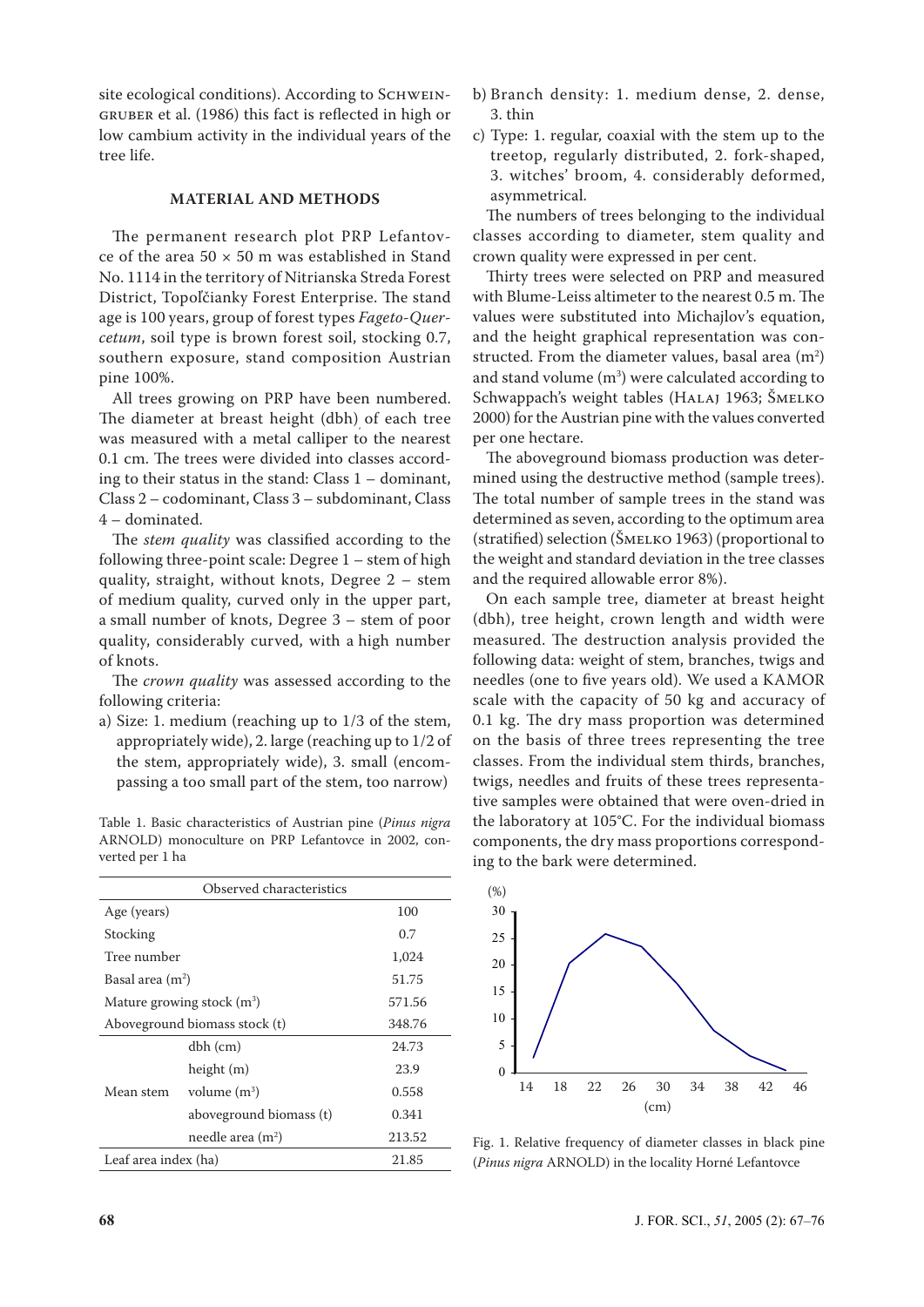

Fig. 2. The distribution of relative frequencies of black pine (a) and the expression of average values (b) in dependence on tree classes (A), stem quality (B), crown size (C), crown density (D) and crown type (E)

The photosynthetically active surface of needles on the Austrian pine was determined using Burger's rule, according to which a 1g amount of green weight of Austrian pine needles has a surface of  $55 \text{ cm}^2$ (POLSTER 1950 in STEINHUBEL 1973). The suitability of this rule in our conditions was justified by STEINHUBEL (1973).

Dendrochronology was examined using 15 trees in total. The selection of sample trees was performed on the basis of tree classes (dominant and codominant trees), considering also the diameter structure of the stand. From each of the selected trees we sampled with Pressler's sampler an increment core at the diameter at breast height (dbh). The drill directions were different in different trees. The samples were labelled, glue-fixed onto wood boards and processed. The width of annual rings was measured with a digital positiometer, functioning in the framework of the DAS (Digital Analysis System, JANÍČEK 1991) installed at the Faculty of Forestry of the Technical University in Zvolen. The dating of the separate annual ring series – synchronisation, filtering of the aging trend (standardisation) and the calculation of annual ring indexes were accomplished using the above-mentioned DAS system (JANÍČEK 1991). The measured values of annual ring width were fitted with Hugershof's function and a polynomial of the 4th degree.

Climatic characteristics, data on atmospheric precipitation such as monthly sums and air temperatures such as mean monthly temperatures were obtained from a rainfall station at Horné Lefantovce and a climatic station at Hurbanovo, respectively.



Fig. 3. The distribution of relative frequencies of stem quality (a) and of average values (b) in dependence on tree classes: 1. tree class (A), 2. tree class (B) and 3. tree class (C)

#### **RESULTS**

# **Number of trees, diameter and height structure of stand**

The stand comprises 1,024 Austrian pine trees per 1 ha (Table 1). In terms of diameter structure, the stand is a mature pole stand stemwood with the average stem diameter dbh = 24.73 cm. The most frequent diameter classes in the stand are (Fig. 1) 22 and 26 cm (25.78%, 23.44%). The most frequent height class (Fig. 2A) are codominant trees (84.38%), the proportion of dominant trees is 9.37%, of subdominant 6.25%, and dominated trees are not present at all. The average tree height is 23.9 m.

#### **Quality of stem and crown**

The most frequent in the stand (Fig. 2B) are trees with stems of high quality (72.27%), the proportion



Fig. 4. The distribution of relative frequencies (a) in dependence on the basal area (A), volume production (B), aboveground biomass (C) and LAI (D) in tree classes (1, 2, 3)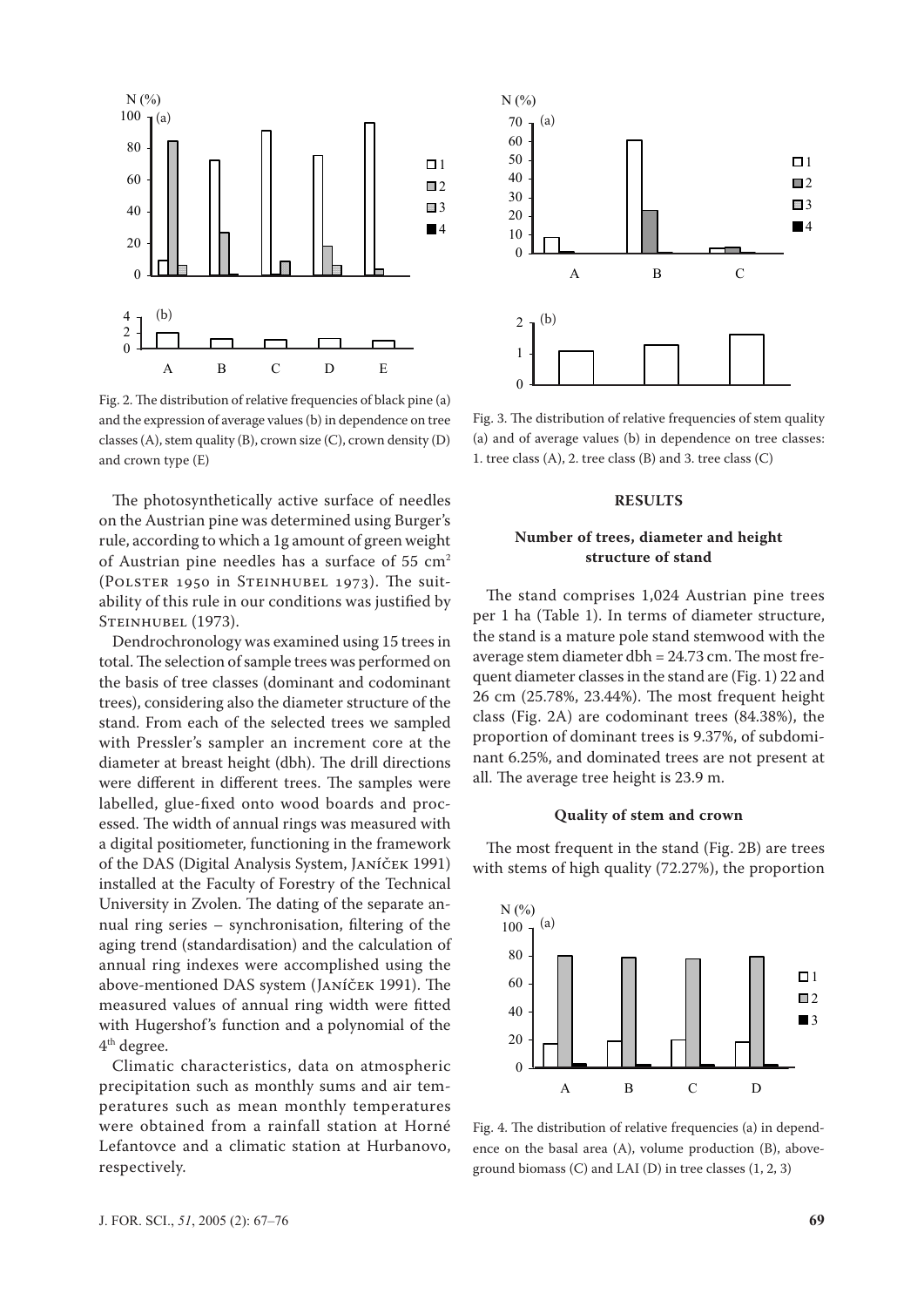of trees with stem of intermediate quality is 26.95% and the trees with stem of low quality account for 0.78%.

According to the crown size (Fig. 2C), the most frequent are trees with medium-sized crown (91.02%); the least frequent are trees with large crown (0.39%). The average crown size is 1.17. The majority of dominant trees has medium-sized crown, similarly like codominant trees. The intermediate trees have small crown in general.

As for the crown density (Fig. 2D), the Austrian pine growing in mature stemwood monocultures mostly creates medium dense crowns (75.39%), less frequent are dense crowns (18.36%) and the scarcest are thin crows (6.25%). Dominant and codominant trees most frequently have dense crowns, intermediate trees thin crowns. The mean crown density is 1.31.

According to the crown type (Fig. 2E), the most frequent are trees with regular crown (96.09%). The proportion of trees with fork-shaped crown is 3.91%. The average value of crown type in the stand is 1.04. Trees with regular crowns are prevailing in all the classes.

Examining the dependence of stem quality on the tree class (Fig. 3), we found the highest quality of stems in dominant trees (8.59%) and in codominant trees (60.94%). The mean stem quality in these classes was 1.08 and 1.28, respectively. The lowest (1.62) was the quality of subdominant trees.

Examining the relation between the quality of stem and the quality of crown, we found the highest quality in stems of crowns with medium-sized or large crowns, medium dense or dense, regularly shaped. The trees with small, thin, irregular crowns had stems of only intermediate quality.

### **Basal area, volume and weight production**

The 100 years old Austrian pine stand had the basal area of 51.75  $\mathrm{m}^2$  (Table 1), with the majority of trees (Fig. 4A) in the second tree class (79.91%).



|                                        | Max   | Min   | Average |  |
|----------------------------------------|-------|-------|---------|--|
| Age                                    | 96    | 79    | 90      |  |
| Value of annual ring width             | 5.82  | 0.12  | 1.38    |  |
| Sensitivity                            | 0.382 | 0.275 | 0.318   |  |
| Autocorrelation 1 <sup>st</sup> degree | 0.904 | 0.409 |         |  |
| Mean correlation                       |       |       | 0.454   |  |
| Interval trend                         |       |       | 69%     |  |
| Signal/noise rate                      |       |       | 12.461  |  |
| Expressed population signal            |       |       | 0.926   |  |



Fig. 5. Indices of the radial growth of *Pinus nigra* ARNOLD in Horné Lefantovce and annual precipitation sums in mm (1923–2002)

The growing stock of large timber in the stand is 571.56 m3 /ha (Fig. 4B), the highest proportion  $78.72\%$  (449.92 m<sup>3</sup>/ha) is represented by codominant trees. The proportion of dominant trees is 18.82%  $(107.6 \text{ m}^3/\text{ha})$  and of dominated 2.46%  $(14.04 \text{ m}^3/\text{ha})$ . The aboveground biomass stock is 348.76 t/ha (Fig. 4C) while the second tree class accounts for the largest proportion (77.75%); the first class accounts for 19.99% (69.73 t/ha) and the third for 26% (7.89 t/ha).

Table 3. Number, maximum, minimum and mean value of the width of annual rings in examined Austrian pine trees (*Pinus nigra* ARNOLD)

| Sample<br>tree | Tree number<br>on PRP | Max  | Min  | Mean  |
|----------------|-----------------------|------|------|-------|
| 1              | 82                    | 4.68 | 0.35 | 1.439 |
| $\overline{2}$ | 88                    | 2.55 | 0.22 | 1.257 |
| 3              | 88                    | 4.98 | 0.12 | 1.918 |
| 4              | 94                    | 4.98 | 0.22 | 0.983 |
| 5              | 92                    | 4.02 | 0.52 | 1.559 |
| 6              | 79                    | 3.63 | 0.64 | 1.610 |
| 7              | 92                    | 5.82 | 0.28 | 1.058 |
| 8              | 94                    | 5.06 | 0.17 | 1.025 |
| 9              | 88                    | 4.70 | 0.55 | 1.880 |
| 10             | 89                    | 2.98 | 0.27 | 0.964 |
| 11             | 92                    | 4.35 | 0.30 | 1.226 |
| 12             | 90                    | 5.60 | 0.44 | 1.520 |
| 13             | 93                    | 5.82 | 0.31 | 1.571 |
| 14             | 93                    | 2.02 | 0.22 | 1.010 |
| 15             | 95                    | 5.82 | 0.48 | 1.660 |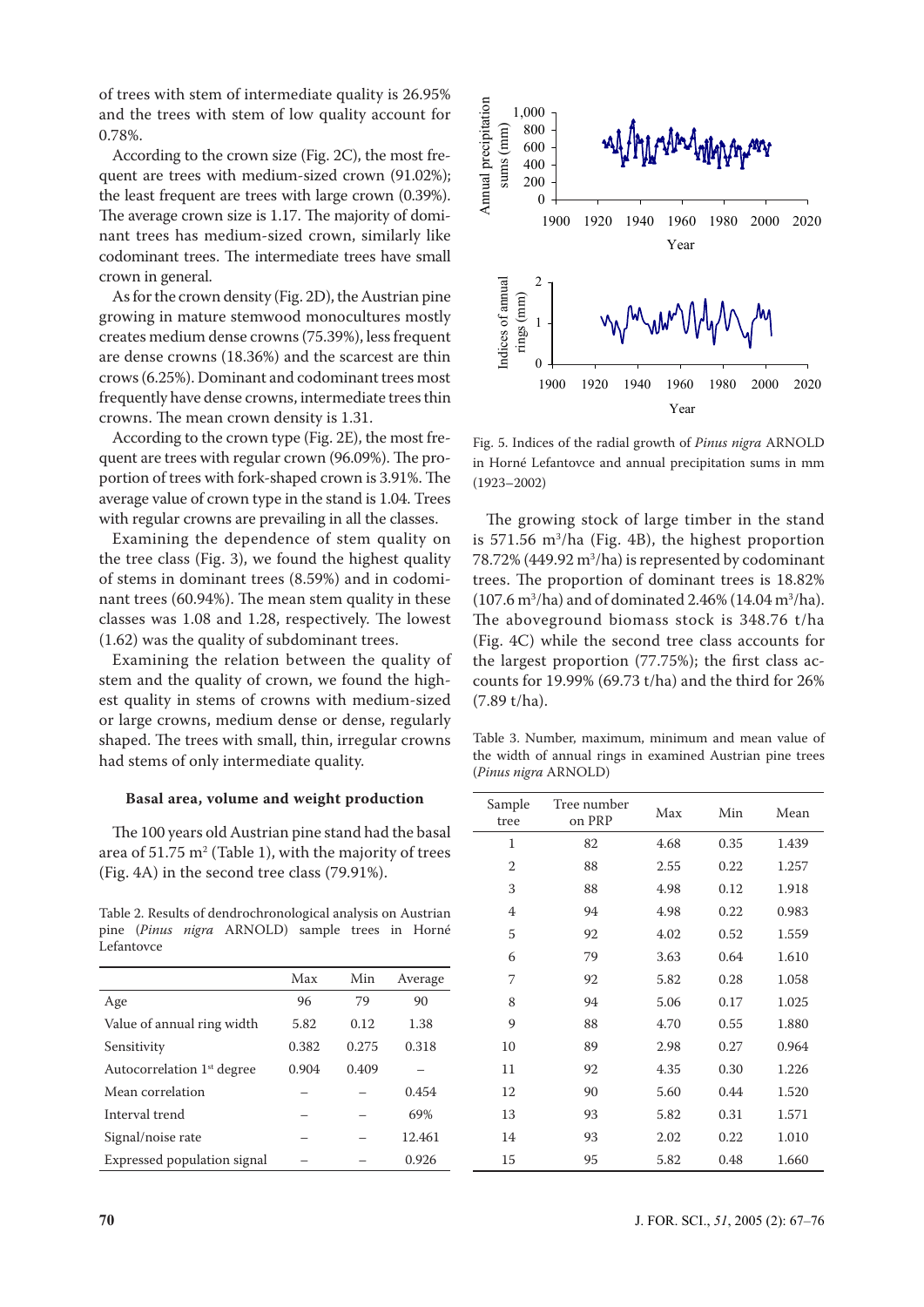Table 4. Chronology of radial growth of *Pinus nigra* ARNOLD in Horné Lefantovce

| Year | $\mathbf{0}$ |      | 2    | 3    | $\overline{4}$ | 5    | 6    | 7    | 8    | 9    |
|------|--------------|------|------|------|----------------|------|------|------|------|------|
| 1920 | 1.41         | 1.64 | 1.34 | 2.05 | 1.69           | 1.50 | 1.81 | 1.56 | 1.44 | 1.02 |
| 1930 | 1.43         | 1.19 | 1.02 | 0.64 | 1.04           | 1.05 | 1.66 | 1.68 | 1.27 | 1.41 |
| 1940 | 1.23         | 1.54 | 1.34 | 1.17 | 1.09           | 1.10 | 0.98 | 0.83 | 1.18 | 0.82 |
| 1950 | 0.88         | 1.39 | 0.91 | 1.09 | 0.94           | 1.42 | 1.20 | 1.38 | 1.37 | 1.68 |
| 1960 | 1.57         | 1.47 | 1.03 | 0.88 | 1.11           | 1.66 | 1.75 | 1.27 | 0.76 | 1.06 |
| 1970 | 1.37         | 1.30 | 1.97 | 1.05 | 1.05           | 1.29 | 0.62 | 1.19 | 1.28 | 1.51 |
| 1980 | 1.93         | 1.51 | 1.08 | 1.24 | 1.67           | 1.68 | 1.49 | 1.40 | 1.19 | 1.04 |
| 1990 | 0.85         | 0.81 | 0.92 | 0.49 | 1.26           | 1.41 | 1.49 | 1.83 | 1.34 | 1.49 |
| 2000 | 1.20         | 1.10 | 1.14 |      |                |      |      |      |      |      |

#### **Leaf area index**

The examined 100 years old Austrian pine mature stemwood monoculture with stocking 0.7 has the leaf area index (Table 2) 21.85 ha/ha (Fig. 4D): the first tree class 18.49% (4.04 ha/ha), the second 79.22% (17.31 ha/ha) and the third 2.29% (0.50 ha/ha).

Corresponding to the needle age we obtained the following representation: one year old 27.54% (6.02 ha/ha),two years old 50.40% (11.01 ha/ha), three years old 19.01% (4.15 ha/ha), four years old 3.00% (0.66 ha/ha) and five years old 0.05% (0.01 ha/ha).

#### **Dendrochronological analyses**

Dendrochronological analyses performed on 15 Austrian pine sample trees revealed responses of individual trees to the changing environmental conditions as well as to the concrete conditions for the tree growth. The minimum annual ring width 0.12 mm was measured in sample tree 3, the maximum annual ring width 5.82 mm in tree 13 (Table 2). The average number of annual rings in a series was 90, maximum 96, minimum 79. The mean sensitivity of the individual annual ring curves was 0.318. The Austrian pine is a woody plant with low moisture demands, tolerating also dry sites. For this reason, it can also be supposed to resist to the expected climate change. The minimum width of annual ring in the individual sample trees ranged between 0.12 to 0.64 mm. The average value of this parameter was (Table 3) 0.964–1.918 mm. The maximum value was 2.55–5.82 mm.

Negative years that means the years with narrower rings were: 1920, 1922, 1925, 1929, 1933, 1938, 1944, 1946, 1947, 1949, 1952, 1954, 1963, 1968, 1976, 1982, 1990, 1993, 1998, and 2001 (Fig. 5).

Positive years that means the years with more distinct rings were: 1919, 1923, 1926, 1930, 1936, 1937, 1941, 1948, 1951, 1955, 1959, 1966, 1972, 1975, 1980, 1985, 1997.

The reduction in growth increment was identified in the years 1927–1929, 1931–1933, 1942–1944, 1960–1963, 1967–1968 and mainly in 1986–1990.

Restoration periods followed in 1934–1937, 1964–1966, 1969–1972, 1977–1980, 1983–1986 and 1994–1997.

Correlation coefficient between annual sums of precipitation and mean indices of annual ring curve in the years 1923–2002 was 0.47.

Correlation coefficient between sums of precipitation for a warm half-year (April to September) and mean indices of annual ring curve was 0.61.

Correlation coefficient between monthly sums of precipitation and mean indices of annual ring curve during the vegetation period showed lower values: for June 0.42, July 0.41 and for August only 0.12. At the beginning of vegetation period the diameter radial growth of black pine was also in moderate correlation with sums of monthly rainfalls in March, April and May. The respective correlation coefficients were 0.26; 0.29 and 0.33.

Correlations between the mean index curve and mean monthly temperatures were much lower than the respective correlations involving the sum of precipitation and exhibited a negative pattern (correlation coefficient  $= -0.24$ ), which points to a negative but very low effect of air temperatures on diameter growth during the period April–September.

The highest coefficient of correlation between mean index curve and mean monthly air temperature was calculated for July  $(r = -0.22)$  and August  $(r = -0.24)$ .

#### **Tree number reduction**

In the last years, we recorded on PRP the occurrence of dry pine trees requiring a removal of 264 trees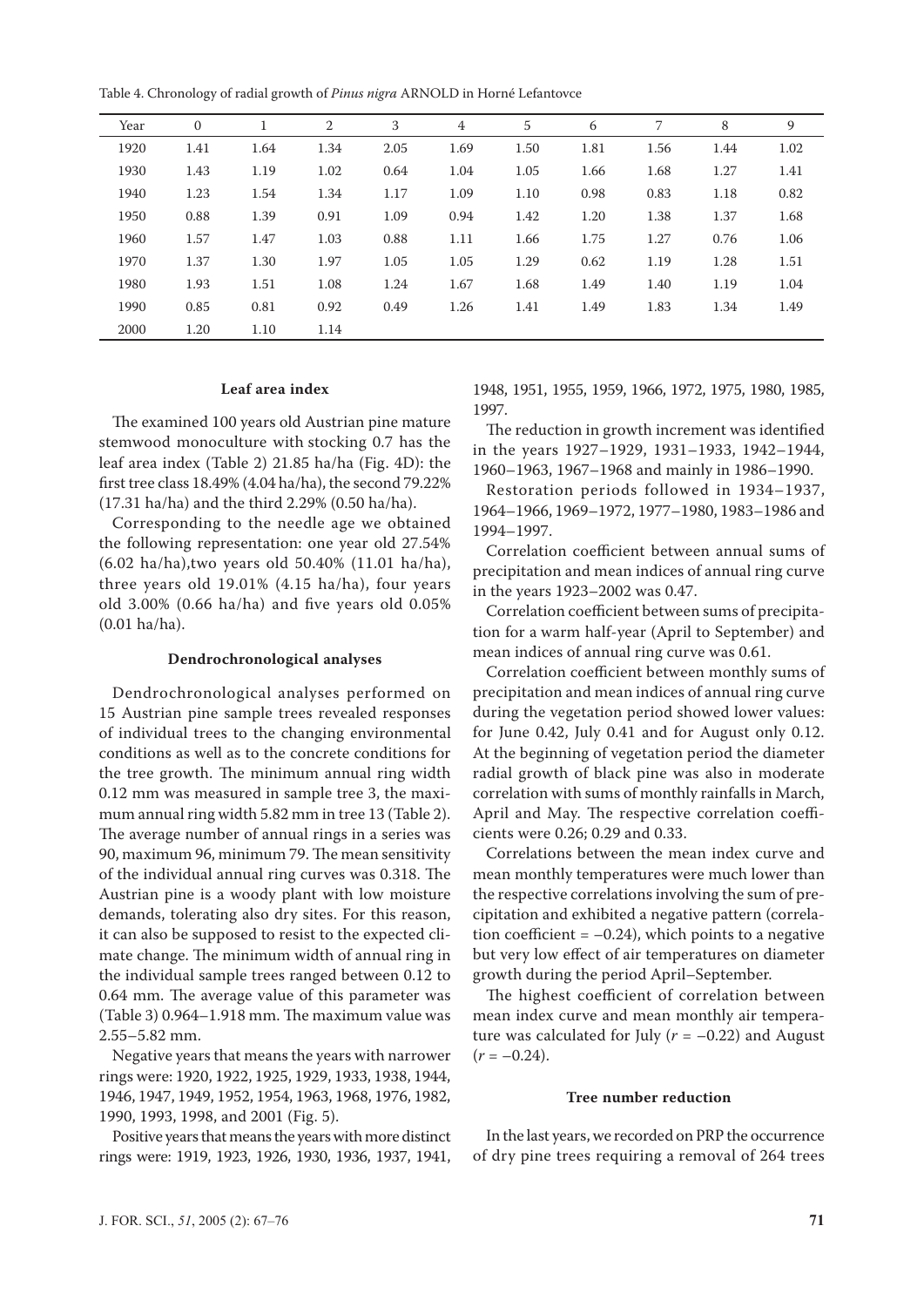from one-hectare area. The highest numbers of dry trees were in the second and in the third tree class (128 and 124 trees/ha, resp.) in diameter class 18 (104 trees/ha). The drying of the Austrian pine on the plot is caused by the fungus *Sphaeropsis sapinea* (Fr.) Dyko et Sutton, syn. *Diplodia pinea* (Desm.) Kicks. (KUNCA 2002). The cut trees had a basal area of 7.99 m2 /ha, growing stock 84.48 m3 /ha, weight 48.25 t/ha and LAI 3.01 ha/ha.

#### **DISCUSSION**

Austrian pine belongs to important exotic species, the introduction of which can increase the production capacity of forest stands, mainly in the oak, beech-oak and oak-beech forest vegetation zones. The results of growing this species in the area of the Malé Karpaty Mts. (PAULE, RÉH 1975; TOKÁR 1985a,b, 1991) revealed the highest production mainly in mixed stands containing the proportion of Austrian pine up to 30%, growing in the groups of forest types (ftg) *Fageto*-*Quercetum* (FQ), *Querceto*-*Fagetum* (QF) and *Fagetum pauper* (Fp). In the Tríbeč Mts., high production is also in Austrian pine monocultures (TOKÁR 1989a,b). Comparison of growth and production with the corresponding values obtained in the natural distribution range of this species (PETRI 1961 in HOLUBČÍK 1968) resulted in a smaller height growth and equal volume production. The growing stock in the Austrian pine stands in the Malé Karpaty Mts. reaches high values comparable with the values of the most productive stands in the natural distribution area of this species. PAULE and RÉH (1975) found in a 110 years old mixed stand of beech and Austrian pine in QF ftg in the Malé Karpaty Mts. the growing stock 708 m<sup>3</sup>/ha with majority of Austrian pine trees (72.63%, 514.6 m<sup>3</sup>/ha).

The results of a survey of the species in the Malé Karpaty Mts. revealed that to achieve higher production and higher stem quality in Austrian pine requires to grow it in mixed stands with the autochthonous woody plants in two-storey and three-storey stands. The pine admixture should not exceed 30% (TOKÁR 1985a,b, 1991).

The results of our study also showed highly productive Austrian pine monocultures in the Tríbeč Mts., reaching at the age of 86 years (TOKÁR 1989a,b) and 100 years higher values than the monocultures in the Malé Karpaty Mts. (by 48.7% and 84%, resp.), and even by 23% higher values than the most productive mixed stands containing the discussed species in the QF ftg.

The aboveground biomass production has been documented in literature only by scarce data. The

data recorded by OVINGTON (1957) in England for artificially established Austrian pine stands aged 18–22 years were 122.38–173.87 t/ha. For the natural stands of this species at the age of 18 and 28 years, WRIGHT and WILL (1958 in VYSKOT 1973) reported the values of total aboveground biomass 25.76 to 68.32 t/ha. TOKÁR (1981) determined the total aboveground biomass value of 40.21 t/ha for an 18 years old monoculture in the Malé Karpaty, FQ ftg.

The amount of aboveground biomass production depends on a number of factors (ecological, genetic), phytotechnology of forest stands, etc. It is not possible to compare stands and to neglect the relevant factors.

According to WENDELBERGER (1962 in HOLUBČÍK 1968) the key environmental factors controlling the natural occurrence of Austrian pine are minimum soil moisture content and minimum air humidity.

HOLUBČÍK (1968) reported that the Austrian pine is a species associated with climate with warm summers. It has high heat demands in summer and it is equally resistant tot cold. However, its tolerance to harsh winters is lower. On the other hand, it has lower demands on air humidity and soil quality.

The Austrian pine reaches a high leaf area index already at young age. TOKÁR (1981) gave the value of this parameter 11.05 ha/ha found in 18 years old Austrian pine monoculture and 20.99 ha/ha for 86 years old stemwood monoculture in the Tríbeč Mts. (TOKÁR 1989b). No values of LAI in the Austrian pine can be found in foreign literature. For 17 and 20 years old stands of Scotch pine OVINGTON (1957) reported LAI of 9.3 and 10.8 ha/ha.

Dendrochronological analysis confirmed the results obtained by several authors according to whom the growth of woody plants is dependent on a number of environmental factors: species, ecological requirements, site conditions (ŠMELKO et al. 1992, 1996). According to ŠÁLY and FIEDLER (1998), the metabolic processes in the Austrian pine take place under lower nutrient contents than in the Scotch pine.

This finding was also supported by PAULEN (1992), who performed dendrochronological analyses in the Mlyňany Arboretum. The author found that the Scotch pine responded more sensitively to changes in the environment, mainly in precipitation, than the Austrian pine.

The Austrian pine and its geographical varieties in the Forest Arboretum Kysihýbel, HOLUBČÍK (1968), got over difficulties connected with critical winters 1928/1929, 1955/1956 and 1962/1963 in the same way as the Scotch pine. In the dendrochronologi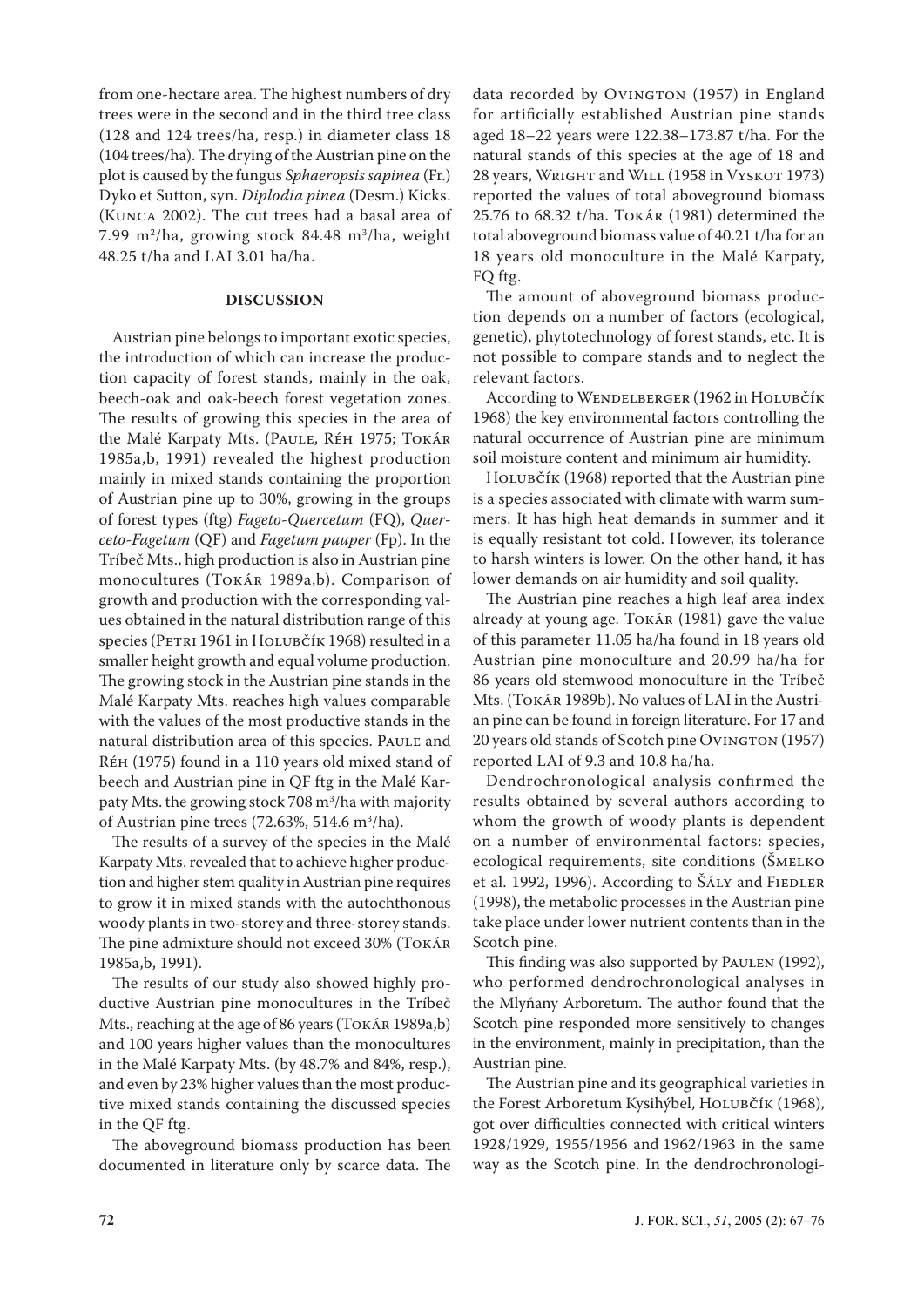cal analysis, this fact was evident on minimum ring widths in 1929, 1956 and 1963.

In addition to the studied species in 1987–1993, the beginning of ring width reduction was also observed by DIMITROV et al. (2003) in beech, in which the annual ring width in 1988–1994 decreased to 0.27 and 0.28 mm.

The year 1960/1961 was in Slovakia, similarly like in many other European countries, characterised by drought damage to Austrian pine trees and the damage caused by *Cenangium ferruginosum* (HOLUBČÍK 1968).

RIGLING and CHERUBINI (1999) recorded the occurrence of *Cenangium ferruginosum* in Austria where the fungus was identified as the main factor causing the dieback of pine trees in the country. The presence of the fungus was coupled with drought – identified as a predisposition factor.

ĎURSKÝ (1990) and ŠMELKO et al. (1996) reported that the changes in annual ring series responded to the following factors: decrease in groundwater level, permanent water-logging, long drought, nutrient deficiency, changes in light conditions (changes in tree bio-sociological status), mechanical damage to stem, crown and roots, human-induced damage (exhaust gases, acid rain, soil compaction, damage to roots).

In the studied sample trees of Austrian pine we could identify a distinct response to the external climate factors: to possible desiccation damage in spring mainly in the years 1987–1993 and to periods of drought (remarkably dry years 1990, 1992, 1993), triggering the activation of biotic pests – fungi.

It is necessary to mention that the studied 100 years old Austrian pine stand  $(90 + 10)$  has already reached the period of natural retardation of the rate of diameter increment – due to its age (natural trend is: at the beginning the diameter increment increases with the age, then the rate reaches the peak – according to the species and the site, and finally it decreases with the age of the tree).

The dieback of Austrian pine trees caused by the fungus *Sphaeropsis sapinea* in Southern Moravia was also reported by JANKOVSKÝ and PALOVČÍKOVÁ (2003). The authors also demonstrated symptoms of a decrease in diameter increment in Austrian pine trees on an example of three growing localities. As a predisposition factor, they identified dry years. This finding is consistent with the results of our dendrochronological analyses. In forestry, drought has been considered an important environmental factor in forest ecosystems (FAŠKO et al. 2003).

Water deficit can be observed on a reduction of annual ring increments (JANKOVSKÝ, PALOVČÍKOVÁ 2003). Our results also proved that the black pine

showed a minimal width of annual rings in so called dry years (e.g. 1993).

It is anticipated that climatic changes will bring, with a high certainty, a general increase in longterm means of air temperatures to our territory, but the fluctuation of daily temperatures will not change substantially. It means that the air temperature will irregularly fluctuate around the mean and in 2075 it will be higher by 2 to 4°C than increment years. As for rainfalls it is a more complex problem, but in future, with higher certainty than at present, there will occur long periods with rainfall deficits and short periods with very intensive rainfalls. We can say that the weather course in summer during the last 14 years has been in accordance with the scenario of climatic change, it has even surpassed this scenario as we had weather that was anticipated as late as about 2030 (LAPIN in FAŠKO et al. 2003).

#### **CONCLUSION**

The paper evaluates the growth, structure, production, quality, dendrochronology and leaf area index in 100 years old monoculture of Austrian pine (*Pinus nigra* ARNOLD) in the forest type group *Fageto-Quercetum*, forest type 2304 – melic grass oak-beech forest with wood rush in the Tríbeč Mts. (Horné Lefantovce locality, Nitrianska Streda Forest District, Topoľčianky Forest Enterprise). The stand consists of Austrian pine trees at an amount of 1,024 trees/ha. According to the individual classification categories, the most abundant are codominant trees (84.38%), trees with stem of very high quality (72.27%), with medium-sized crown (91.02%), medium dense crown (75.39%) and regular crown (96.09%).

The stand has a basal area of  $51.75 \text{ m}^2/\text{ha}$ , growing stock of large timber  $571.56 \text{ m}^3/\text{ha}$ , aboveground biomass stock 348.76 t/ha and leaf area index (LAI) 21.85 ha/ha. In all these categories the proportion of codominant trees was highest.

Dendrochronological analysis identified the ring width minima in the years 1920, 1922, 1925, 1929, 1933, 1938, 1944, 1946, 1947, 1949, 1952, 1954, 1963, 1968, 1976, 1982, 1990, 1993, 1998, 2001.

The maxima were in the years 1919, 1923, 1926, 1930, 1936, 1937, 1941, 1948, 1951, 1955, 1959, 1966, 1972, 1975, 1980, 1985, 1997.

The mean width of annual rings in the individual sample trees ranged from 0.96 to 1.88 mm, mean interval trend was 69%, mean sensitivity 0.318.

The minimum width of annual rings ranged between 0.12 and 0.64 mm, the maximum 2.55 to 5.82 mm.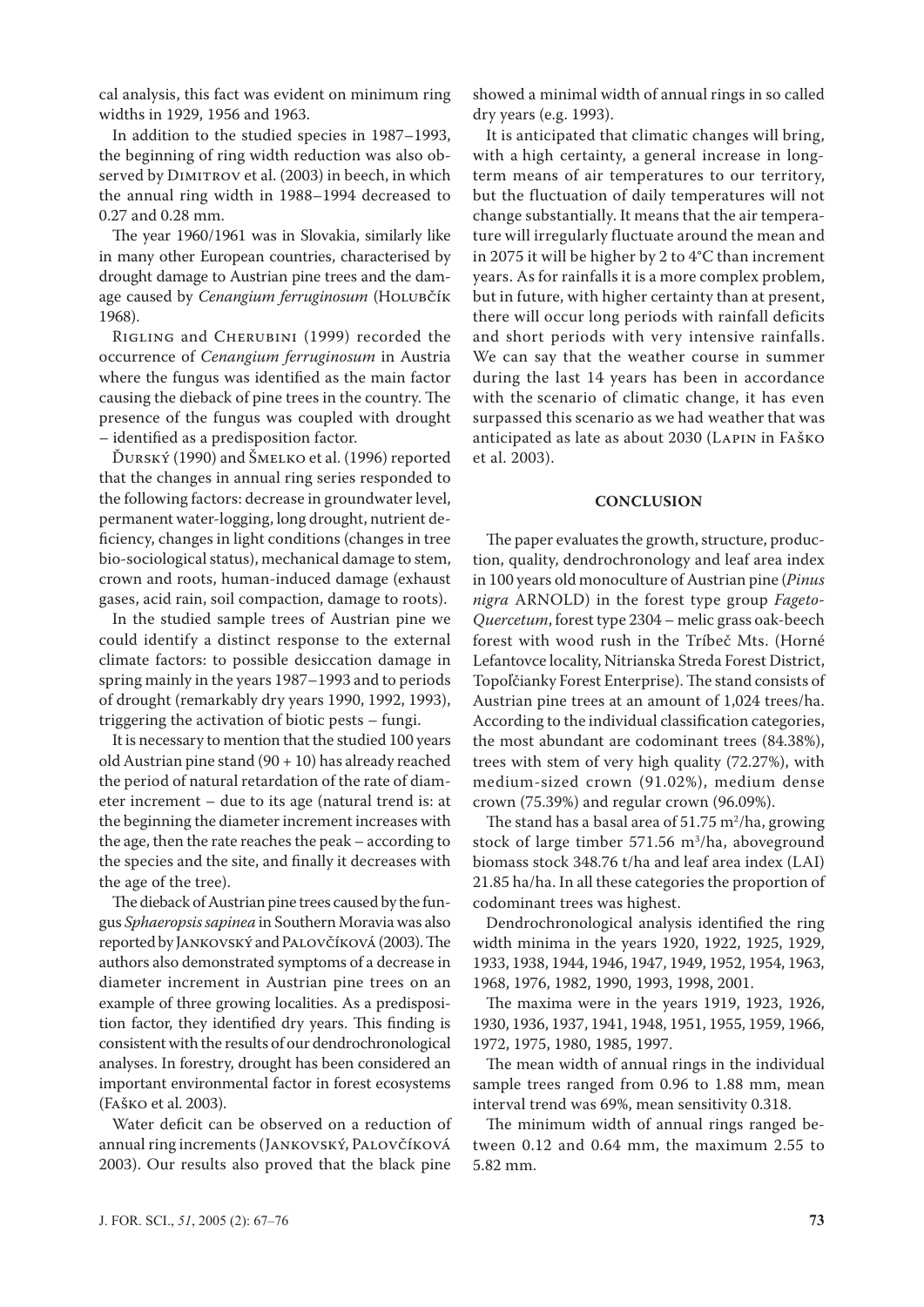The measured data also reflected individual responses of the individual trees (sample trees) to growing conditions in the studied years.

Reported is also dieback of Austrian pine caused by the fungus *Sphaeropsis sapinea* (Fr.) Dyko et Sutton.

The effect of the mean monthly air temperatures on diameter growth of black pine during the period 1923–2002 was not as marked as the effect of monthly sum of precipitation mainly in the vegetation period. Correlation coefficient between mean index curve of black pine and monthly sum of precipitation in so called warm half-year (April to September) reached the value 0.61. Droughts might affect the health condition of black pine negatively. In the years with the very low amount of rainfalls (1968, 1993, 2000) the minimal annual rings widths were obtained. Further research on the relationship between annual ring curves of black pine and climatic factors during the last decades of its growth might help to know an impact of climatic extremes during the last years. The exact proportion of particular environmental factors causing damage in black pine has not been known until now. Climatic factors as well as climatic extremes of the last years may tentatively be considered as primary reasons for the lower vitality of black pine.

#### **R e f e r e n c e s**

- BERAN F., ŠINDELÁŘ J., 1996. Perspektivy vybraných cizokrajných dřevin v lesním hospodářství České republiky. Lesnictví-Forestry, *42*: 337–355.
- BITVINSKANS T., 1987. Climatic Changes in Time and Space and Annual. Laboratory of Dendroclimatochronology. Vol. 2. Institute of Botany Academy of Sciences of the Lithuanian S.S.R.: 117.
- DIMITROV D., RAEV I., MIRTCHEV S., ZAFIROV N., 2003. Chronology of tree ring series of *Fagus sylvatica* L. on Berkovitsa state forest enterprise western Balkan range. In: Proceedings of scientific papers. Sofia, Forest Research Institute: 29–35.
- ĎURSKÝ J., 1990. Letokruhová analýza podľa Schweingruberovej metódy a možnosti jej použitia. Lesnícky časopis, *36*: 341–347.
- FAŠKO P., ŠŤASTNÝ P., ŠKVARENINA J., MINĎÁŠ J., 2003. Počasie lámalo rekordy. Meteorologický priebeh sucha od 1. februára do 31. augusta tohto roku. Lesnictví, *9*: 4–6.
- HALAJ J., 1963. Tabuľky na určovanie hmoty a prírastku porastov. Bratislava, SVPL: 327.
- HOLUBČÍK M., 1968. Cudzokrajné dreviny v lesnom hospodárstve. Bratislava, Slovenské vydavateľstvo pôdohospodárskej literatúry: 370.
- JANÍČEK R., 1991. Program pre letokruhovú analýzu. In: Studium produkce porostu lesních dřevin. Bílý Kříž, 4.–7. 11. 1991: 51–54.
- JANKOVSKÝ L., PALOVČÍKOVÁ D., 2003. Dieback of Austrian pine – the epidemic occurrence of *Shaeropsis sapinea* in southern Moravia. Journal of Forest Science, *49*: 389–394.
- KUNCA A., 2002. Vyšetrenie zdravotného stavu porastu borovice čiernej na LS Nitrianska Streda. Správa LVÚ, VS Banská Štiavnica: 2.
- OVINGTON J.D., 1957. Dry matter production by *Pinus sylvestris* L. Annals of Botany. New Series, *21*: 287–314.
- PAULE L., RÉH J., 1975. Produkčné možnosti borovice čiernej (*Pinus nigra* var. *Austriaca* Arnold). Lesnictví, *21*: 1077–1092.
- PAULEN Ľ., 1992. Využitie dendrochronologických metód pre štúdium rastu a prírastku drevín. [Písomná práca k doktorandskej skúške.] Arborétum Mlyňany – Ústav dendrológie SAV: 30–34.
- RIGLING A., CHERUBINI P., 1999. Wieso sterben die Waldföhren im Telwald bei Visp? Schweizerische Zeitschrift für Forstwessen, *150* (4): 113–131.
- SCHWEINGRUBER F.H., ALBRECHT H., BECK M., HES-SEL J., JOOS K., KELLER D., KONTIC R., LANGE K., NIEDERER M., NIPPEL C., SPANG S., SPINNLER A., STEINER B., WINKLER-SPEIFERT A., 1986. Abrupte Zuwachsschwankungen in Jahrringabfolgen als ökologische Indikatoren. Dendrochronologia, *4*: 125–183.
- STEINHUBEL G., 1973. Pokus o výpočet zeleného povrchu juvenilných a mladých jedincov niektorých konifer. In: Acta Musei Silesiae, *2*: 89–116.
- ŠÁLY R., FIEDLER H.F., 1998. Výživa borovice čiernej na spustnutých pôdach na Slovensku. In: Zbor. Lesy a lesnícky výskum pre tretie tisícročie. Zvolen, TU: 375–378.
- ŠMELKO Š., 1963. Štatistické metódy v lesníctve. Bratislava, SVPL: 271.
- ŠMELKO Š., 2000. Dendrometria. Zvolen, TU: 399.
- ŠMELKO Š., WENK G., ANTANAITIS V., 1992. Rast, štruktúra a produkcia lesa. Bratislava, Príroda: 342.
- ŠMELKO Š., SCHEER Ľ., ĎURSKÝ J., 1996. Poznatky z monitorovania zdravotného a produkčného stavu lesa v imisnej oblasti Horná Orava. Zvolen, TU: 142.
- TOKÁR F., 1981. Nadzemná biomasa nezmiešanej mladiny borovice čiernej. Lesnícky časopis, *27*: 279–287.
- TOKÁR F., 1985a. Ecological and production evaluation of Black Pine (*Pinus nigra* ARNOLD) in forest stand on Little Carpathian Mountains. Ecology (CSSR), *4*: 43–59.
- TOKÁR F., 1985b. Rozšírenie cudzokrajných drevín v lesných porastoch Malých Karpát a ekologicko-produkčná analýza hlavných druhov. Lesnictví, *31*: 501–518.
- TOKÁR F., 1987. Biomasa vybraných cudzokrajných drevín v lesných porastoch juhozápadného Slovenska. Acta dendrobiologica, Bratislava, Veda: 116.
- TOKÁR F., 1989a. Štruktúra, kvalita a produkcia nezmiešanej kmeňoviny borovice čiernej (*Pinus nigra* ARNOLD) v pohorí Tríbeč. Lesnícky časopis, *35*: 165–173.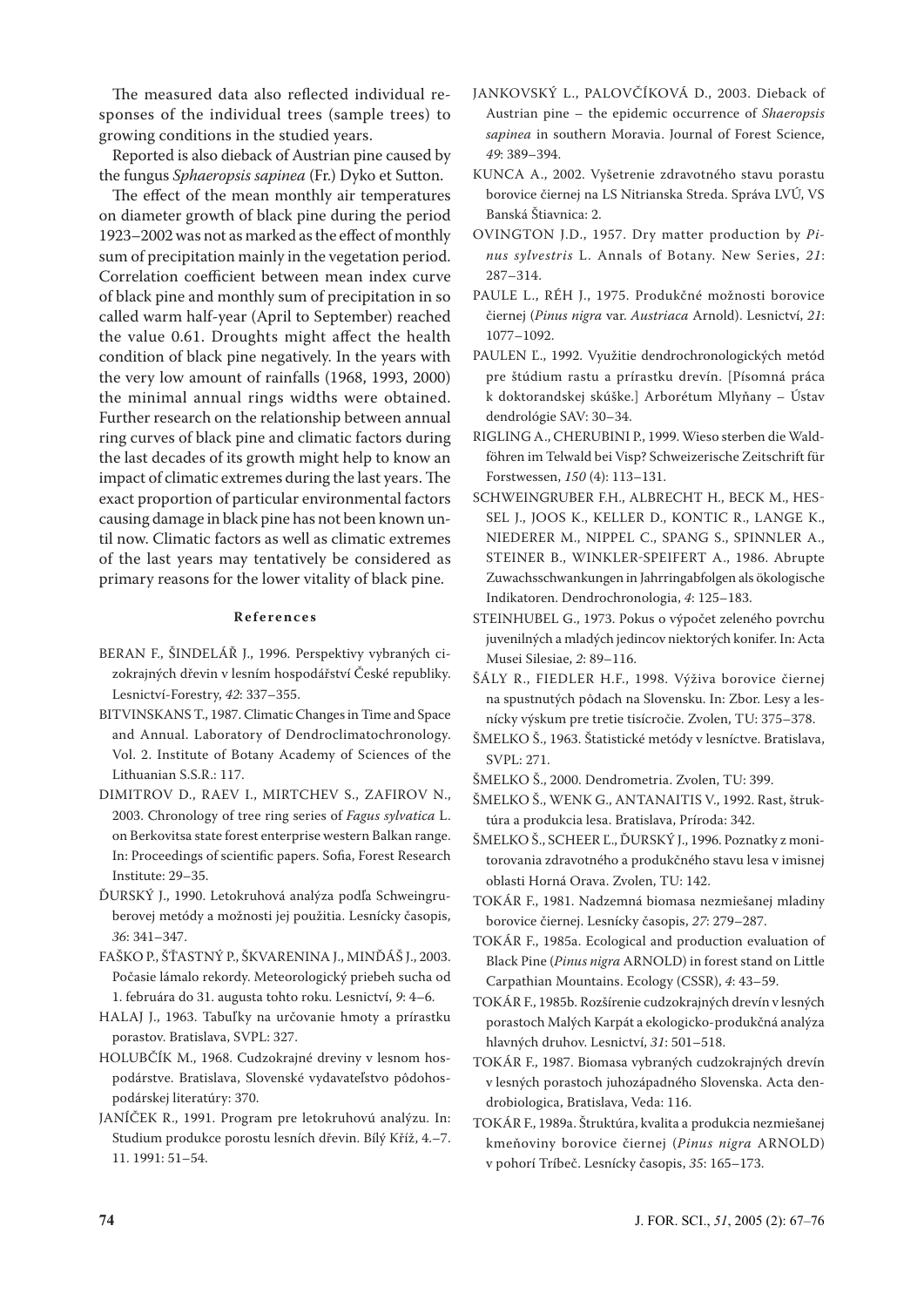- TOKÁR F., 1989b. Nadzemná biomasa nezmiešanej kmeňoviny borovice čiernej (*Pinus nigra* ARNOLD). Acta Facultatis Forestalis Zvolenensis, *31*: 97–108.
- TOKÁR F., 1991. Výskyt a produkcia vybraných cudzokrajných drevín v lesných ekosystémoch Malých Karpát. Acta dendrobiologica, Bratislava, Veda: 128.
- TOKÁR F., 1999. Klimatické zmeny a cudzokrajné dreviny v lesných ekosystémoch na Slovensku. In: Zborník referá-

tov z medzinárodnej vedeckej konferencie Atmosféra 21. storočia, organizmy a ekosystémy. Zvolen, TU: 33–36.

VYSKOT M., 1973. Biomasa a produkce v lesních ekosystémech. Lesnictví, *19*: 641–658.

> Received for publication May 4, 2004 Accepted after corrections November 1, 2004

# **Vývoj štruktúry, kvality, produkcie a dendrochronológie 100-ročného rovnorodého porastu borovice čiernej (***Pinus nigra* **ARNOLD)**

# **F. TOKÁR, E. KREKULOVÁ**

#### *Ústav ekológie lesa SAV, Pobočka biológie drevín, Nitra, Slovenská republika*

**ABSTRAKT**: Práca zhodnocuje rast, štruktúru a produkciu, kvalitu, dendrochronológiu a index listovej plochy 100-ročného nezmiešaného porastu borovice čiernej (*Pinus nigra* ARNOLD) v skupine lesných typov *Fageto-Quercetum*, lesný typ 2304 – medničková buková dúbrava s chlpaňou z oblasti pohoria Tríbeč (lokalita Horné Lefantovce, Lesná správa Nitrianska Streda, Lesný závod Topoľčianky). V 100-ročnej dospelej kmeňovine rastie 1 024 stromov/ha borovice čiernej. Porast dosahuje kruhovú základňu 51,75 m²/ha, objemovú zásobu hrubiny 571,56 m¾/ha, zásobu nadzemnej dendromasy 348,76 t/ha a index listovej plochy (LAI) 21,85 ha/ha. Najvyšší podiel všetkých ukazovateľov pripadá na úrovňové stromy. Dendrochronologickou analýzou 15 vzorníkov boli stanovené minimálne (0,12–0,64 mm), maximálne (2,55–5,82 mm) a priemerné (0,96–1,92 mm) šírky letokruhov, priemerný intervalový trend (69 %) a priemerná senzitivita (0,318). Za predispozičný faktor poškodenia porastu hubou *Sphaeropsis sapinea* (Fr.) Dyko et Sutton syn. *Diplodia pinea* (Desm.) Kicks možno na základe dendrochronológie označiť sucho.

**Kľúčové slová**: *Pinus nigra* ARNOLD; štruktúra; produkcia; LAI; dendrochronológia; huba *Sphaeropsis sapinea*

V poraste rastie 1 024 ks/ha borovice čiernej. Z hľadiska hrúbkovej štruktúry ide o 100-ročný porast borovice čiernej vo fáze kmeňoviny s hodnotou stredného kmeňa  $d_{13} = 24,73$  cm a výšky 23,9 m. V poraste sú najviac zastúpené úrovňové stromy (84,38 %), nadúrovňové stromy (9,37 %) a vrastavé stromy (6,25 %), podúrovňové stromy úplne chýbajú. Z hľadiska kvality kmeňa sú v poraste najviac zastúpené stromy s veľmi kvalitným kmeňom (72,27 %), stromy s priemerne kvalitným kmeňom sú zastúpené 26,95 % a stromy s nekvalitným kmeňom 0,78 %.

Z hľadiska kvality koruny vytvára borovica čierna v nezmiešanej 100-ročnej kmeňovine najviac koruny stredne veľké (91,09 %), stredne husté (75,39 %) a pravidelné (96,09 %). Nadúrovňové a úrovňové

stromy majú kmene najlepšej kvality a koruny stredne veľké, stredne husté a pravidelné.

Porast dosahuje kruhovú základňu 51,75 m<sup>2</sup>/ha, objemovú zásobu hrubiny 571,56 m<sup>3</sup>/ha a zásobu nadzemnej dendromasy 348,76 t/ha, index listovej plochy 21,85 ha/ha, pričom najvyšší podiel pripadá na 2. stromovú triedu  $(41,35 \text{ m}^2/\text{ha})$ 449,92 m3 /ha, 271,16 t/ha, 17,31 ha/ha). Na indexe listovej plochy sa najvyšším podielom (50,40 %) zúčastňujú ihlice 2. ročníka (11,07 ha/ha).

Pri dendrochronologickej analýze 15 vzorníkov borovice čiernej sa šírky letokruhov u všetkých vzorníkov pohybovali od 0,12 do 5,82 mm. Priemerná šírka letokruhov je od 0,96 do 1,92 mm. Priemerná senzitivita letokruhových kriviek je 0,318. Redukcia hrúbkového prírastku sa zistila v rokoch 1927–1929,